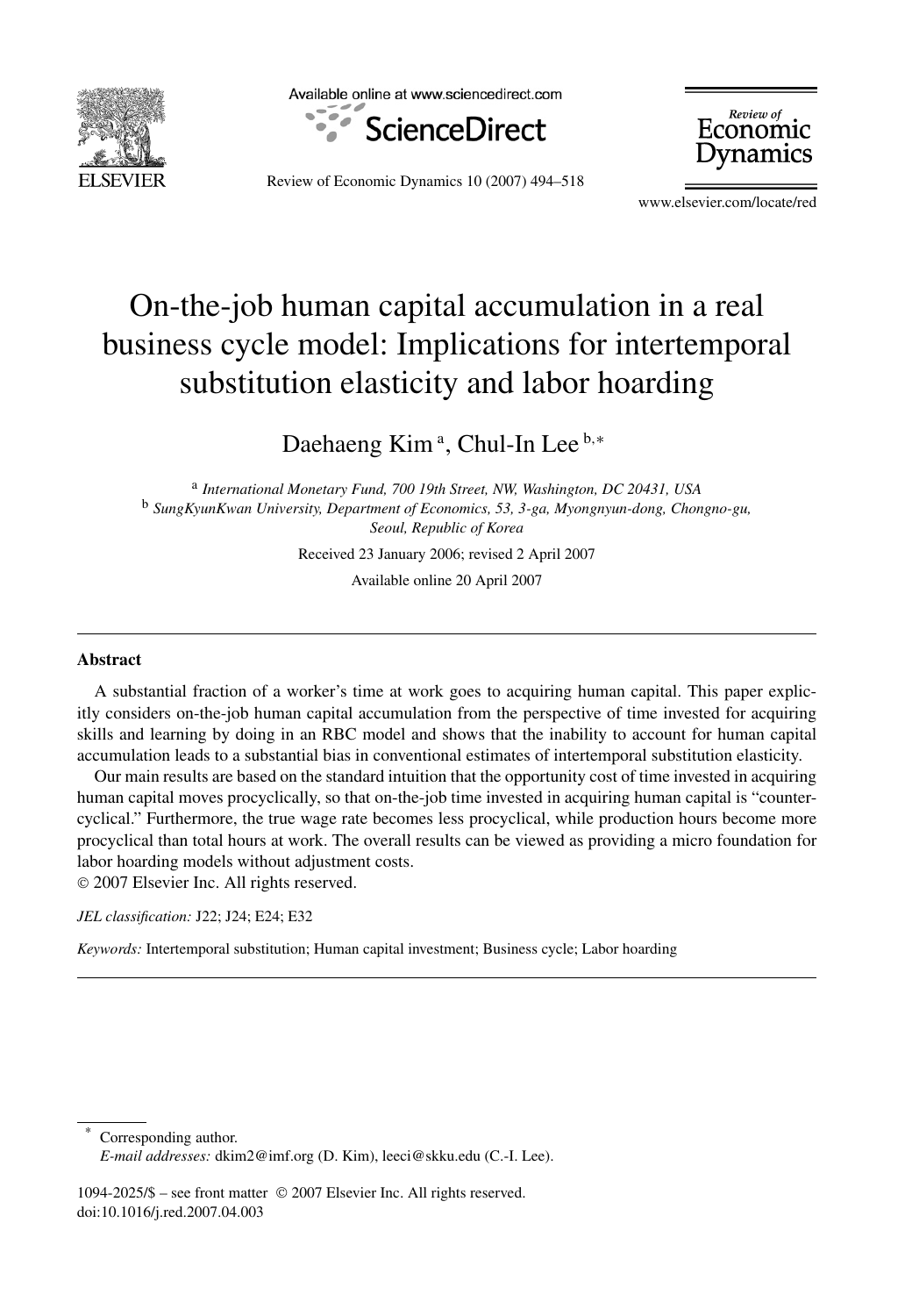## **1. Introduction**

The intertemporal elasticity of substitution (IES) in labor supply has been a crucial topic in various fields of modern economics since Lucas and Rapping (1969) pioneered a representative agent model emphasizing intertemporal substitution of leisure. Over a typical business cycle, we observe that aggregate labor supply varies substantially, although its determinants, such as wages and interest rates, change relatively little. To explain this substantial fluctuation of labor as a response to mild variations in wages, equilibrium business cycle models require large intertemporal substitution in labor supply. However, extensive econometric studies based on micro panel data show that workers are less willing to substitute their labor supply intertemporally than typical business cycle calibration models imply (e.g., MaCurdy, 1981; Altonji, 1986, and Lee,  $2001$ ).<sup>1</sup> This micro-econometric evidence has often been cited as evidence against the intertemporal substitution hypothesis of market clearing business cycle theories.2

This paper attempts to show potential sources of bias in the estimation of the IES by taking explicit account of on-the-job human capital accumulation.<sup>3</sup> A new insight of this study is based on the following observation. In addition to production tasks, workers spend roughly 20% of total hours at work on acquiring job skills, according to the *SRC Time Use Data*. <sup>4</sup> However, conventional measures of wage rates assume all the hours spent at work are devoted to production and do not explicitly take into account on-the-job investment in human capital. As a result, observed hourly earnings from micro panel data that are constructed by dividing total earnings by total hours spent at work are consistently smaller than the true value of production hours. More important, when the share of production hours to total hours at work shows a cyclical pattern over business cycles, the inability to take into account on-the-job training hours will lead to a bias in the IES estimate because wage rates are being erroneously measured.

<sup>&</sup>lt;sup>1</sup> For employed male workers, most micro estimates of IES are in the range of 0 to 0.5, while Lee (2001) shows that accounting for finite sample bias leads to a greater IES of about 0.5.

<sup>&</sup>lt;sup>2</sup> Macro-econometric studies using aggregate time-series data generally show that a large variation in total hours worked takes the form of movements in and out of the labor force rather than adjustments in the average weekly hours worked. For this reason, macro-econometric studies often fail to support the intertemporal substitution hypothesis at the intensive margin (e.g., Mankiw et al., 1985). Even when these studies find the intertemporal substitution of average weekly hours statistically significant, the estimates are no larger than 0.3 (e.g., Alogoskoufis, 1987 and Cho et al., 1998). The consistency between micro- and macro-econometric evidence is not surprising, since micro panel studies usually analyze the individuals who were employed for the entire sample period, and thus, micro observations are the basis of macro time-series data, such as average weekly hours worked. This empirical finding makes the extensive margin of the optimal employment decision worth investigating (e.g., Hansen, 1985 and Chang and Kim, 2006a).

<sup>&</sup>lt;sup>3</sup> There have been many attempts to account for why micro-econometric evidence is far below the macroeconomic convention. Rogerson and Rupert (1991) argue that a low estimate of the IES does not necessarily indicate a low desire to intertemporally substitute when the labor supply decision is at a corner solution. Domeiji and Floden (2002) suggest that the IES estimate will be biased downward if the econometrician ignores borrowing constraints. Shaw (1989) and Imai and Keane (2004) show in their life-cycle models that learning-by-doing can cause a downward bias in the IES estimate. In a standard life-cycle model with human capital investment, Lee (2004) provides estimates of the IES, ranging from 0.6 to 0.7.

<sup>4</sup> Social Research Center (SRC), "The SRC Time Use in Economic and Social Accounts: 1975–1976," the University of Michigan. Information about human capital investment hours is contained in the 1976 data. For detailed information on this database, see Juster et al. (1978).